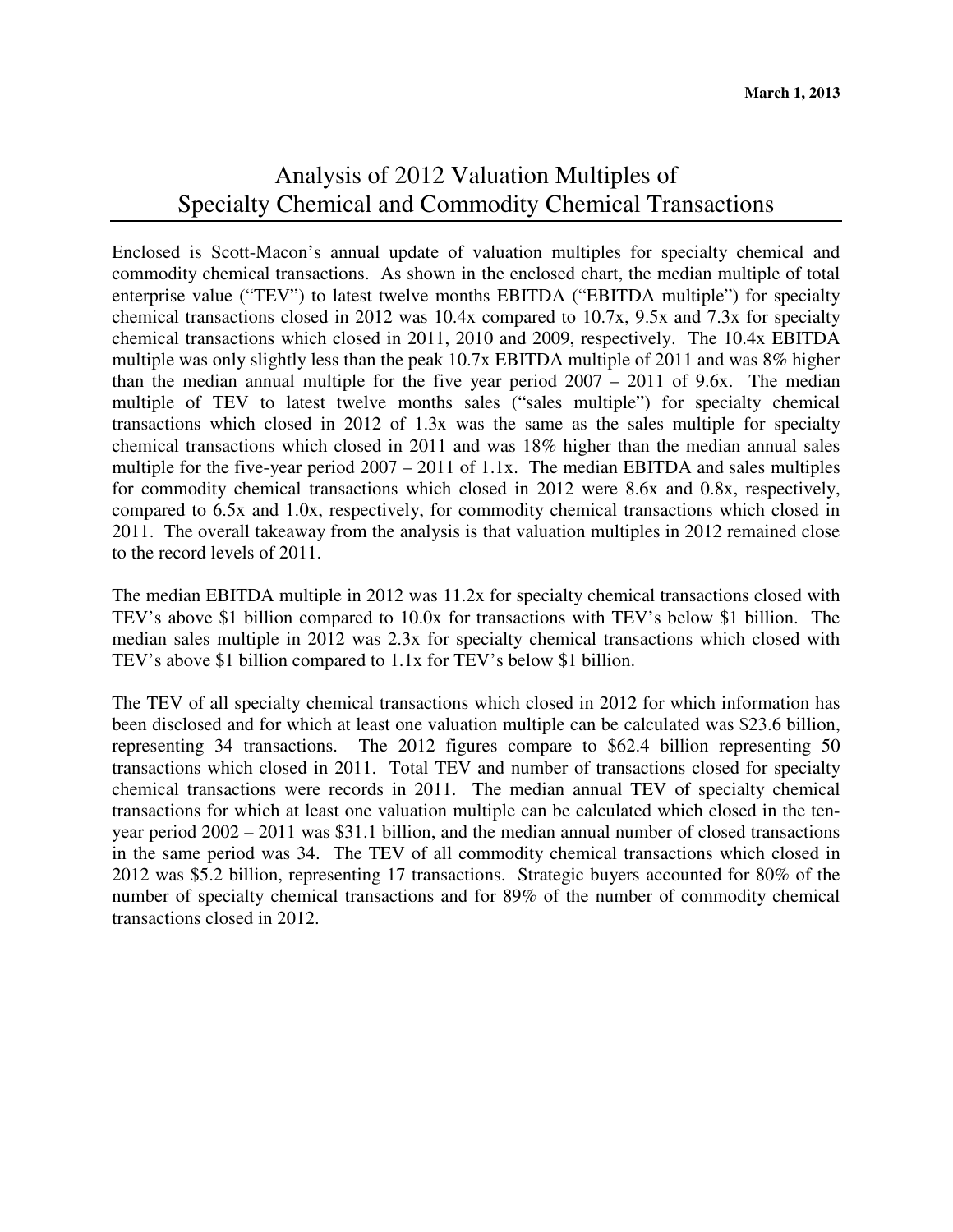## **COMPARISON OF MEDIAN CHEMICAL TRANSACTION MULTIPLES 2010–2012**

|                                | <b>Sales</b> |      |                                             | <b>EBITDA</b> |              |       |
|--------------------------------|--------------|------|---------------------------------------------|---------------|--------------|-------|
|                                | 2010         | 2011 | 2012                                        | 2010          | 2011         | 2012  |
| <b>Specialty Chemicals</b>     |              |      |                                             |               |              |       |
| <b>All Closed Transactions</b> |              |      | $0.8x$ $1.3x$ $1.3x$ $9.5x$ $10.7x$ $10.4x$ |               |              |       |
| Over \$1 Billion               |              |      | 1.2x $1.6x$ 2.3x $10.4x$ 10.9x 11.2x        |               |              |       |
| Under \$1 Billion              | 0.8x         |      | $1.2x$ $1.1x$                               |               | $9.3x$ 10.4x | 10.0x |

## **Commodity Chemicals**

| <b>All Closed Transactions</b> |  | $0.7x$ $1.0x$ $0.8x$ $6.1x$ $6.5x$ $8.6x$ |  |
|--------------------------------|--|-------------------------------------------|--|
| Over \$1 Billion               |  | $0.8x$ $1.3x$ $N/A$ $11.8x$ $11.9x$ $N/A$ |  |
| Under \$1 Billion              |  | $0.5x$ $0.7x$ $0.8x$ $5.6x$ $6.3x$ $8.6x$ |  |